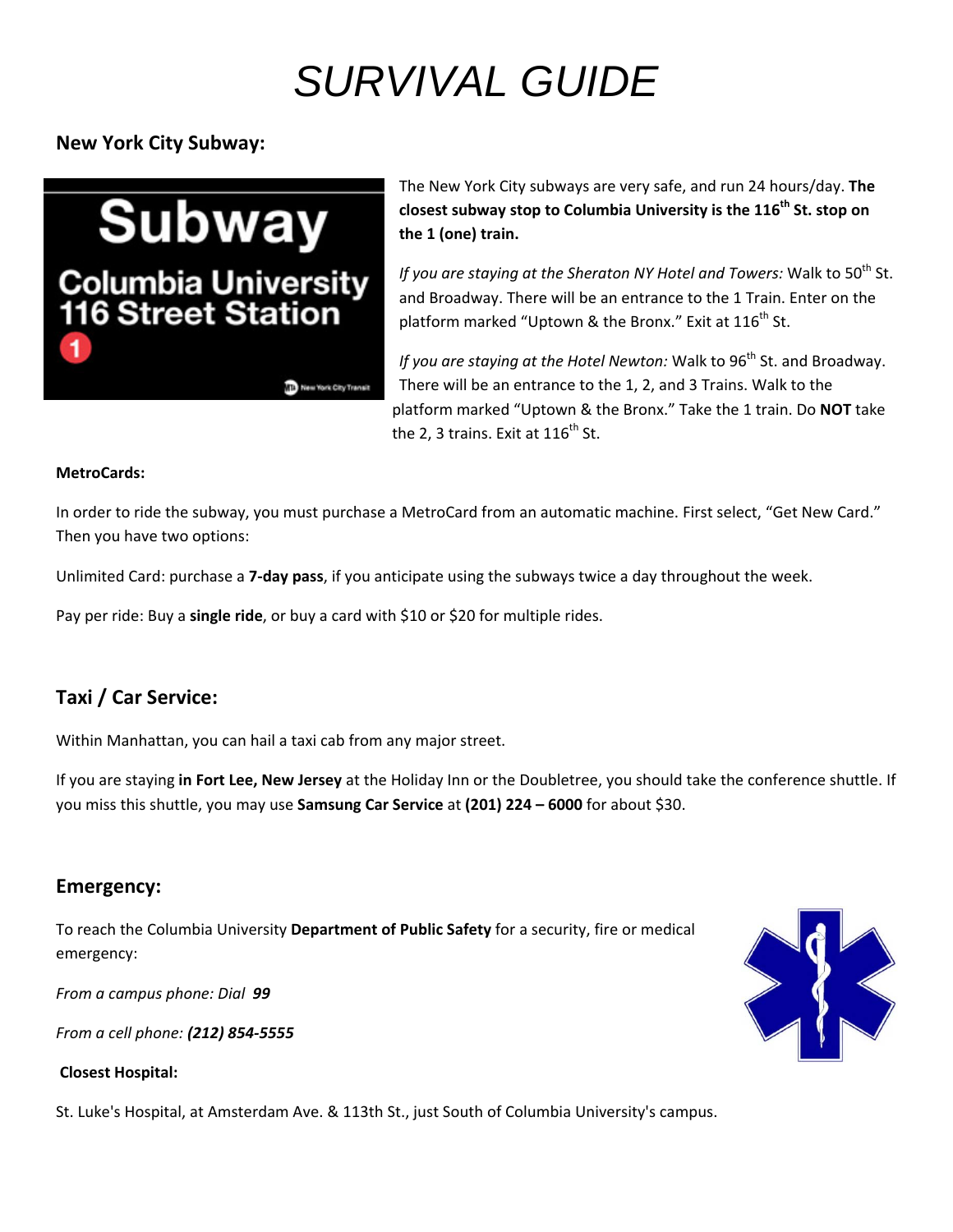### COLUMBIA UNIVERSITY

# Campus Map

for the IACIS / ACS 2009 ICSCS Conference

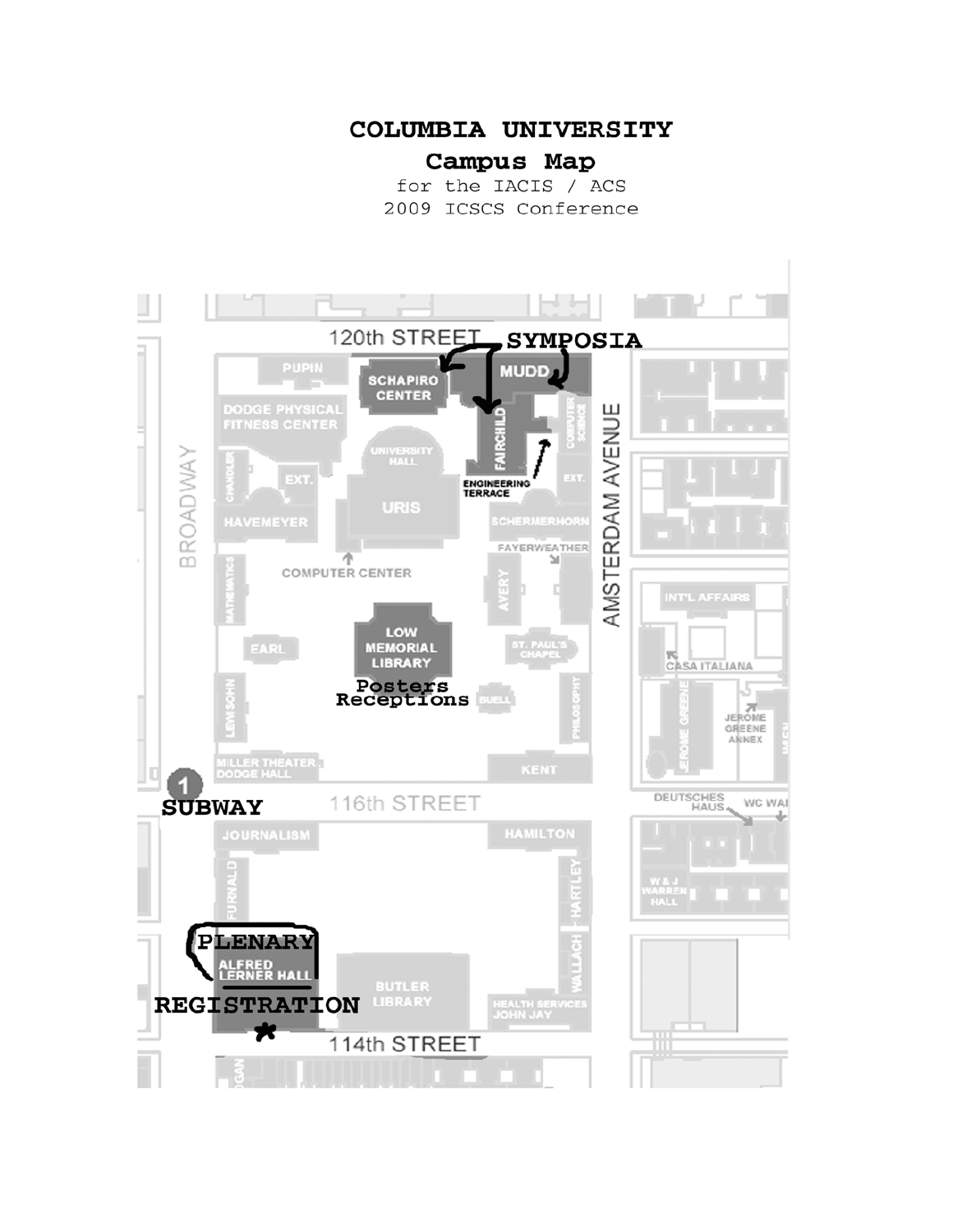# **Alfred Lerner Hall**

Floor 1





Entrance from Broadway / 114th St.